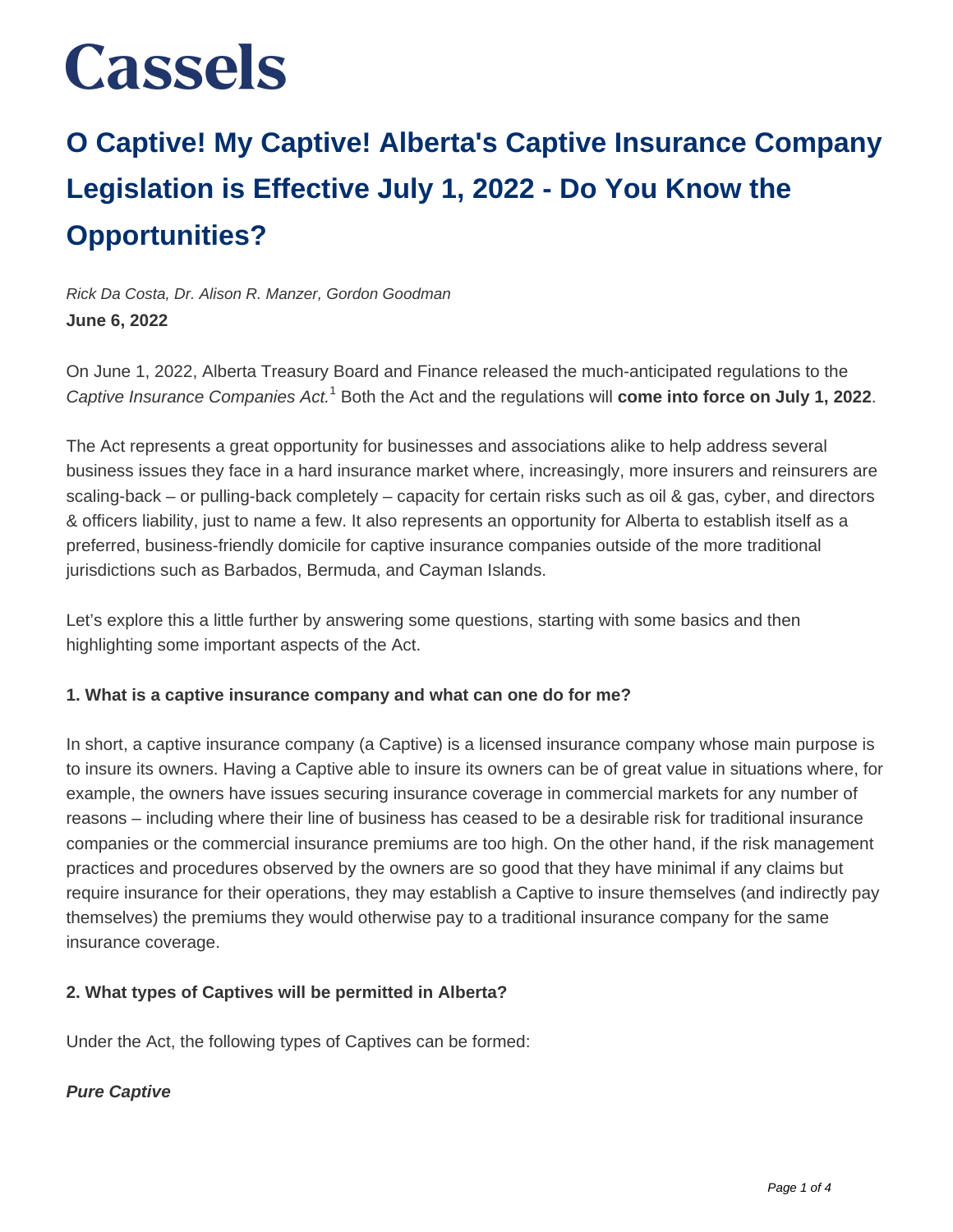This is a Captive that insures the risks of its parent company and its parent company's affiliates, in addition to the officers, directors, employees, agents and independent contractors of itself, its parent and its parent's affiliated entities against losses while acting on behalf of itself, its parent or its parent's affiliated entities.<sup>2</sup>

#### **Sophisticated Captive**

This is a Captive that insures the risks of the sophisticated insureds that comprise its sophisticated insured group and their affiliated entities, in addition to the officers, directors, employees, agents and independent contractors of itself, a sophisticated insured in its sophisticated insured group or the sophisticated insured's affiliated entities against losses while acting on behalf of itself, the sophisticated insured or the sophisticated insured's affiliated entities.<sup>3</sup>

A "**sophisticated insured**" is an insured person who, in the Alberta Superintendent of Insurance's opinion, has expertise in insurance matters and whose aggregate annual premiums for insurance on all risks insured by an insurer total at least  $$500,000.<sup>4,5,6</sup>$ 

#### **Association Captive**

This is a Captive that insures the risks of its association, the member organizations of its association and their affiliated entities, and the officers, directors, employees, agents and independent contractors of itself, its association, a member organization of its association or the member organization's affiliated entities against losses while acting on behalf of itself, the association, the member organization or the member organization's affiliated entities.<sup>7</sup>

An "**association**" is an association of persons, the member organizations of which, or which does itself, whether or not in conjunction with some or all of its member organizations, own all of the Captive's shares (if a body corporate) or own all of the partnership interests in the Captive (if formed as a limited partnership).<sup>8</sup>

#### **3. What forms of ownership structures for Captives will be permitted in Alberta?**

The Act will permit Captives to be formed as either (i) a body corporate incorporated under the Business Corporations Act<sup>9</sup> or (ii) a limited partnership under the Partnership Act<sup>10</sup> provided that the limited partnership has a sole general partner and the general partner is incorporated as a body corporate under the Business Corporations Act.<sup>11</sup>

#### **4. What kinds of business will Captives be permitted to undertake in Alberta?**

Captives will be permitted to undertake the business of direct insurance<sup>12</sup> (as described at #2 above for each type of Captive), which includes any activity that is reasonably ancillary to the business of insurance.<sup>13</sup>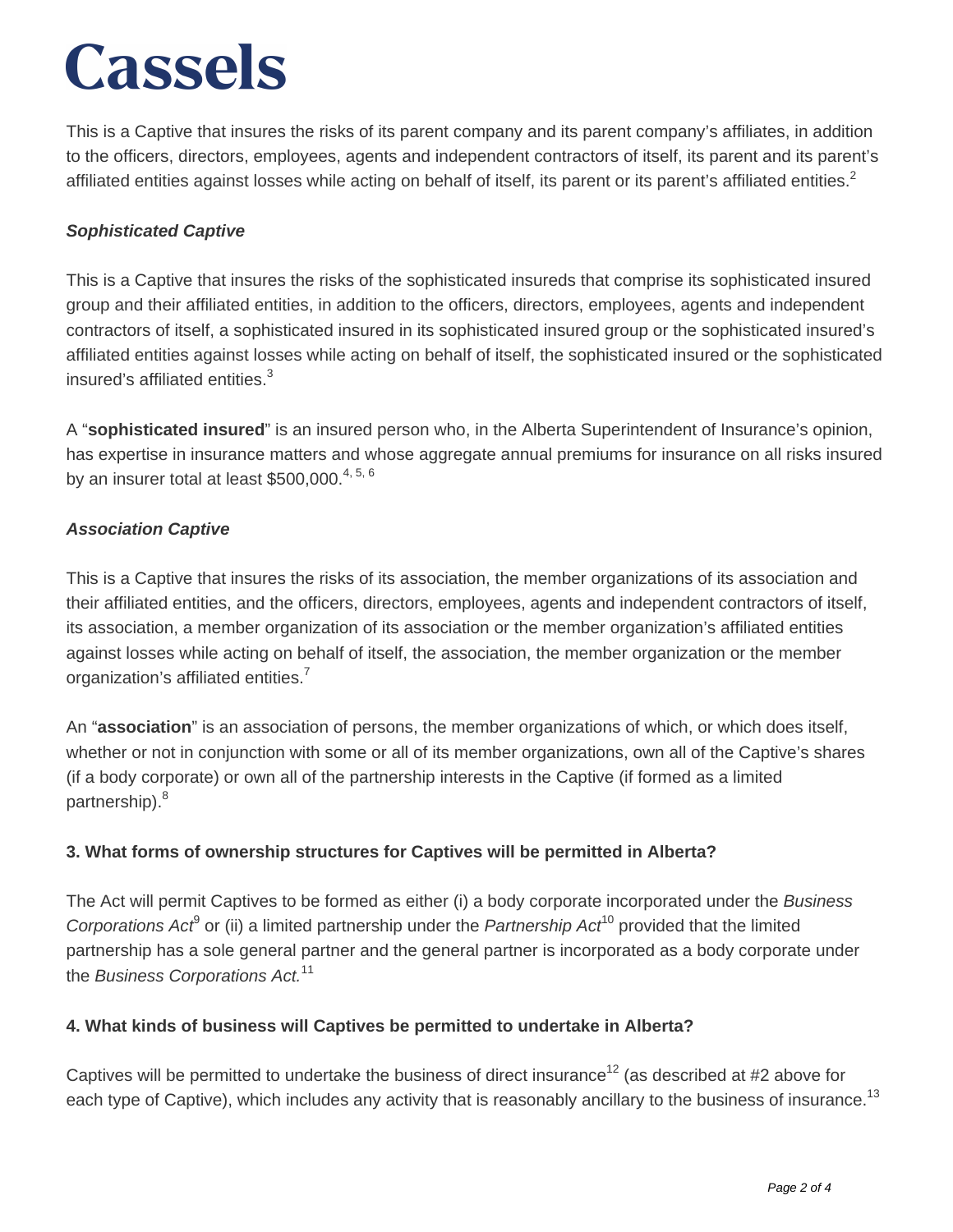Captives will also be permitted to assume (reinsure) risks from any other insurer or reinsurer and cede (reinsure) its own risks to any other insurer or reinsurer.<sup>14</sup>

Notwithstanding the above, Captives will not be permitted to insure or reinsure surety risks.<sup>15</sup>

#### **5. What are the capital requirements to form and maintain a Captive in Alberta?**

Before a Captive may obtain a license to carry on the business of insurance in Alberta, it must have an initial minimum base capital of the greater of the following:

i. \$250,000 (if a Pure Captive) or \$500,000 (if a Sophisticated Captive or an Association Captive);<sup>16</sup> or

ii. an amount higher than (i) as determined by the Minister after taking into account the nature of the Captive's business, the expected volume of business, and any restrictions on its business.<sup>17</sup>

On an ongoing basis, the Captive must maintain a level of capital that is equal to or exceeds the minimum amount of capital required as calculated using the Minimum Capital Test that is made available by the Minister.<sup>18</sup>

#### **6. What if I already have a Captive operating in another jurisdiction. Can I move it to Alberta?**

Yes. The Act will allow Captives formed and operating outside of Alberta to transfer to Alberta (or "redomesticate"), if such Captive applies for a license under the Act, is otherwise eligible to be licensed as a Captive under the Act, and the Minister approves.<sup>19</sup> A Captive that redomesticates to Alberta has, subject to all applicable laws, all of the rights, duties, and liabilities of a Captive that was formed under the Act. $^{20}$ 

#### **7. British Columbia already has Captive legislation. What's the main difference between the Alberta Act and British Columbia's Captive legislation?**

The main difference between Alberta's Act and British Columbia's *Insurance (Captive Company) Act*<sup>21</sup> is that Alberta will permit Captives to be formed as a limited partnership. The availability of a limited partnership structure may permit owners (and associations in particular) to limit their exposure in a manner similar to a segregated cell structure available in offshore Captive jurisdictions.

### **Conclusions**

Once in force, the Act will provide businesses and associations with the option to use Alberta as their preferred jurisdiction of choice to establish (or redomesticate) their Captive to pursue alternative risk transfer solutions that benefit their businesses and operations. Depending on the motivation and insurance business